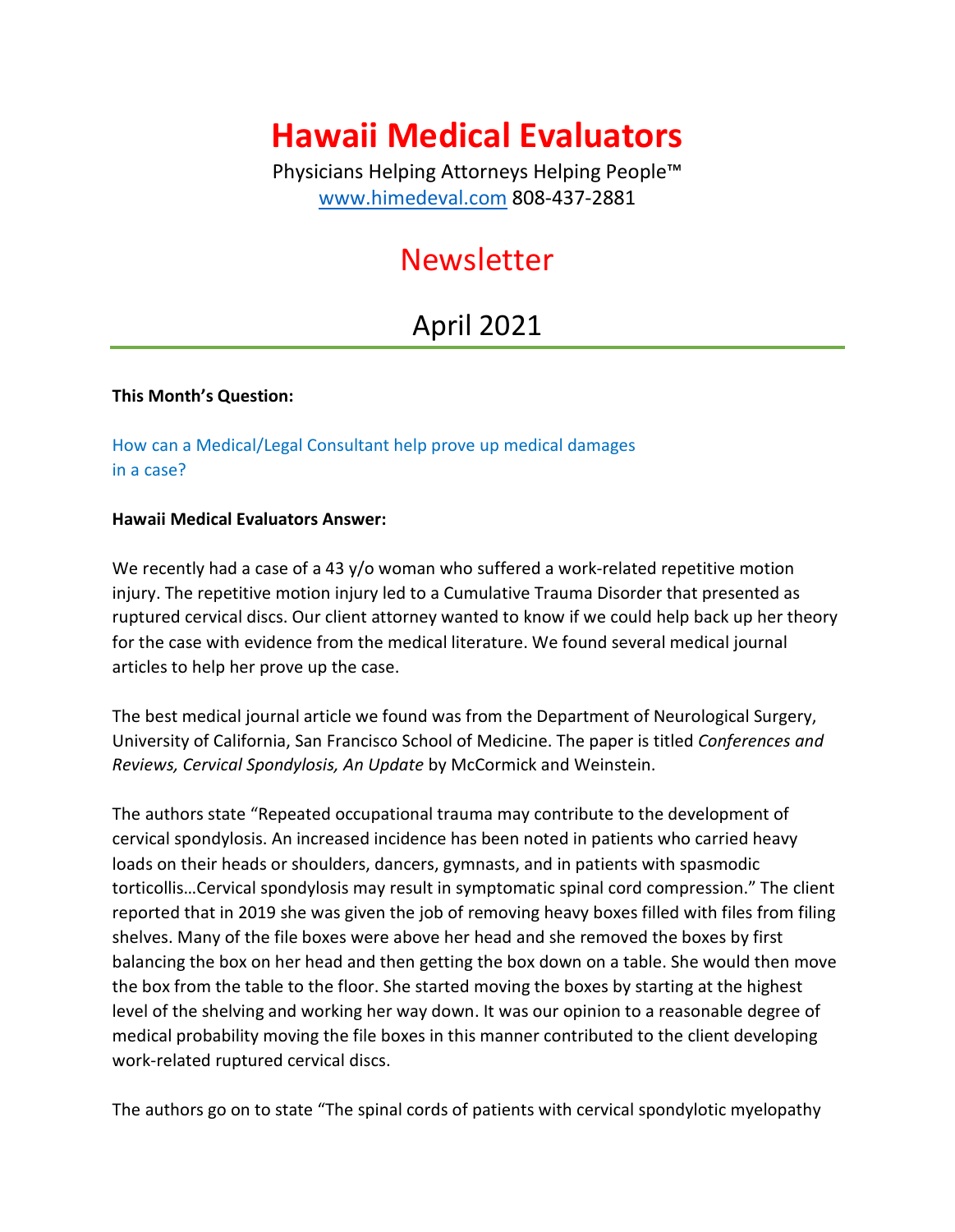are flattened at the levels of spondylotic protrusions…Cervical spondylotic radiculopathy is caused by nerve root compression in the neural foramina." The client's pre-surgical cervical MRI dated August 18, 2020, stated "C5-6 and V6-7 broad-based protruding disc lateralized to the right with question of C7 posterior displaced intracannular nerve root on the right" indicating the client had nerve root compression as the authors describe.

The client reported in addition to the repetitive lifting and reaching she did to reorganize the filing system, she also was required to do a great deal of typing at a computer. Ming et al. in a Pathophysiology article titled Neck and shoulder pain related to computer use state "Based on our experience, NSPRCU (neck and shoulder pain related to computer use-my addition), can be divided into: (1) local neck and shoulder disorders, which include nonspecific NSP, cervical disc degeneration, nerve root compression, etc.…"

The authors go on to state "Moreover, a poor work posture with the consequent overload of the neck and shoulder muscles can result in calcifying tendonitis and cervical spondylosis. Nerves passing from the spinal cord via the notches between the vertebrae can get compressed and NSP and paresthesias may develop." Given the long hours the client spent typing it is more likely than not her posture was adversely affected. The authors state with long lasting computer use work-related cervical disc degeneration with nerve root compression does occur in some individuals with work-related neck and shoulder pain.

It was our opinion to a reasonable degree of medical probability there was good evidence in the medical literature that the client's cervical disc protrusions and nerve root compressions were a direct result of her work-related Cumulative Trauma Disorder.

This situation is another example of how we can assist you with all the medical issues in your cases. Please reply to this email or call 303-619-0777 to schedule a time to talk about one of your cases.

Let Us Know How We Can Help You

- Medical Summary Reports for Settlement Letters
- IME Review & IME Rebuttal Reports
- Reports Answering Specific Medical Questions
- Standard of Care Reviews
- Liaison with Treating Doctors
- Help with Strategies to Promote Medical Theories
- Interpretation of Meaning, or lack thereof, of Medical Reports & Records